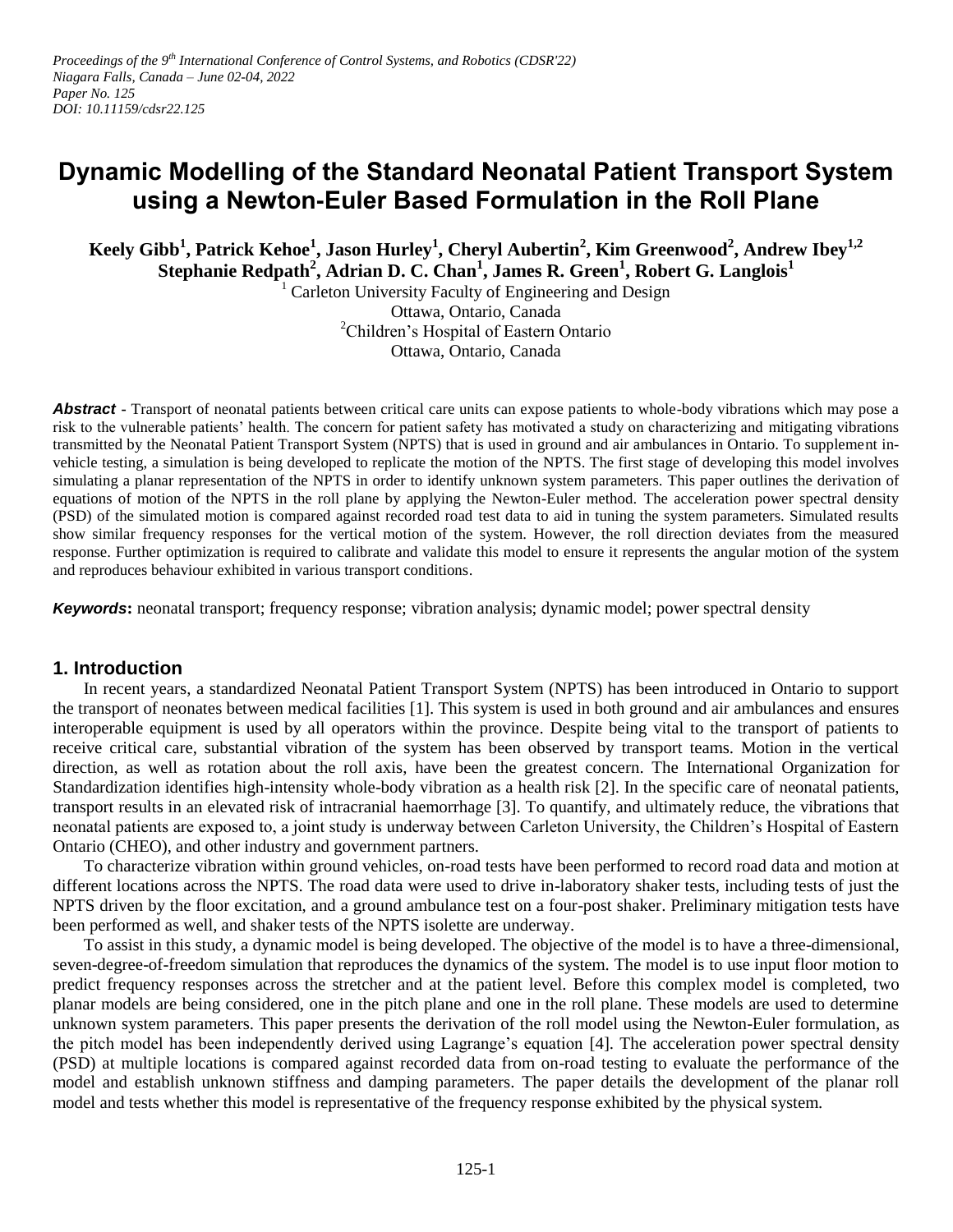# **2. Neonatal Patient Transport System**

The NPTS is a collection of medical equipment necessary for providing care to neonatal patients. The system includes an incubator, in which the patient is harnessed atop a mattress. The NPTS is secured to a deck stacked on top of a stretcher; the stretcher used in these studies is the Stryker Power-PRO<sup>TM</sup> XT (Stryker<sup>®</sup>, model #6506, MI, USA). In the ground vehicles used by Ottawa Paramedic Service (OPS), the stretcher is loaded and secured to the floor using the Stryker Power-PRO<sup>®</sup> loading system (Stryker®, model #6390, MI, USA).

The test data used to run the simulations was recorded during preliminary ground ambulance testing. This test involved driving on a variety of road types throughout Ottawa, Canada, and accelerometer and inertial measurement unit (IMU) data were recorded at locations on the floor of the vehicle and across the stretcher, NPTS, and baby manikin [5]. The test replicated by the current roll model corresponds to a 2.5 kg manikin transported over a highspeed arterial road, with the frequency response based off data recorded over a duration of 278 seconds.

# **3. Dynamic Model**

The purpose of a simulation model is to replicate the dynamics of the physical system. Ultimately, a sevendegree-of-freedom multi-body dynamic model will be constructed to simulate motion of the NPTS in three dimensions. The model will be subjected to motion representing various transport conditions, and the resulting motion is to be recorded at various locations across the system, including the patient level within the incubator. To model this behaviour, the compliance of the stretcher system must be identified. Two planar models have been considered to reduce the number of generalized coordinates involved during parameter optimization. The frequency response of these models is to be driven to match data recorded during on-road tests to establish system parameters.

The dynamic model assumes rigid fixtures between the NPTS components, including the incubator, the interface deck, and stretcher. Throughout this derivation, this entire configuration of medical equipment, as well as the stretcher, will be considered a rigid body and will be referred to as the NPTS for simplicity. To model the interface between the NPTS and the floor of the vehicle, two spring-dampers are used, and a third is used to represent the viscoelastic properties of the mattress. The model is based off the orientation of the NPTS as used in ground ambulances by the OPS, in which the NPTS is longitudinally aligned with the vehicle body, slightly offset to the left of the centreline of the vehicle, with the foot of the stretcher pointing towards the rear and the incubator facing the front.

# **3.1. Roll Model**

The model assumes the standard SAE vehicle coordinate system, where roll occurs about the vehicle's longitudinal *X*-axis, the *Y*-axis is directed laterally out the passenger side of the vehicle, and the *Z*-axis points downward [6]. The physical NPTS and diagram are presented in Fig. 1. The roll model of the NPTS is viewed from the rear, and it is assumed the centre of mass is along the longitudinal centreline of the NPTS. The height of the centre of mass, as well as the mass moment of inertia, are estimated based on the masses and relative positions of medical equipment on the NPTS [7, 8]. The mass and geometric properties of the roll model are presented in Table 1. The mass of the patient within the incubator, *m*, is treated as a point mass. Due to the near symmetry of the loading mechanism and stretcher about the longitudinal centreline, it is assumed that the equivalent spring-damper coefficients are equal at both attachments with the floor. The floor motion consists of three components: heave (*z*), sway (*y*), and roll  $(\theta)$ .

| Table 1: Roll model properties.                   |        |                   |
|---------------------------------------------------|--------|-------------------|
| Parameter                                         | Symbol | Value             |
| Initial height of patient from datum              |        | 0.6 <sub>m</sub>  |
| Initial height of NPTS centre of mass from datum  | r      | $0.43$ m          |
| Distance from centre of mass to side of stretcher | d      | $0.23$ m          |
| Mass of NPTS and stretcher                        | M      | 227.50 kg         |
| Mass of patient                                   | m      | $2.55 \text{ kg}$ |

Table 1: Roll model properties.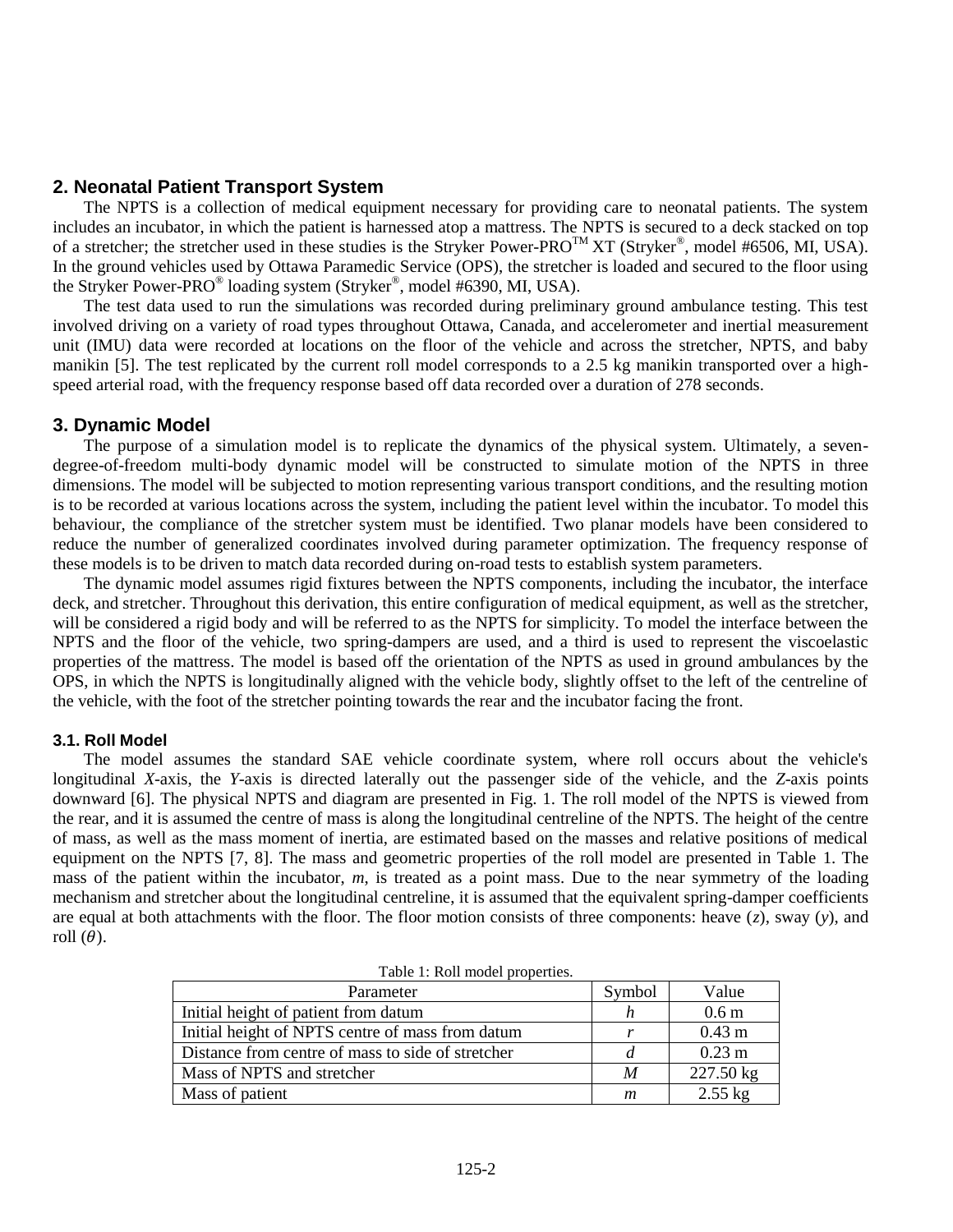

Fig. 1: (a) NPTS with body-fixed coordinate system; (b) Diagram of NPTS in the roll plane with global coordinate system.

### **4. Equations of Motion**

This planar model is a three-degree-of-freedom problem with three generalized coordinates:  $q_1$  represents the vertical displacement of the NPTS along its vertical axis;  $q_2$  is the angular position of the NPTS; and  $q_3$  is the displacement of the patient mass within the incubator, relative to its initial position in the NPTS. Coordinate  $q_2$  is measured relative to the vehicle floor. Roll of the NPTS will be about a pivot point located on the floor, considering the constraint of the mechanical interface securing the stretcher to the floor.

The initial position of the vehicle floor is aligned with a global coordinate system fixed at Point *O*. The absolute positions, velocities, and accelerations of masses *M* and *m* are found relative to this point.

#### **4.1. Kinematics**

First, the positions of both masses are expressed in the global reference frame,

$$
\vec{p}_M = -(q_1 - r)\sin q_2 \vec{J} + (q_1 - r)\cos q_2 \vec{K},\tag{1}
$$

$$
\vec{p}_m = -(q_1 + q_3 - h)\sin q_2 \vec{f} + (q_1 + q_3 - h)\cos q_2 \vec{K}.
$$
\n(2)

The position vectors are differentiated to obtain velocities,

$$
\vec{v}_M = (-\dot{q}_1 \sin q_2 - (q_1 - r)\dot{q}_2 \cos q_2)\vec{J} + (\dot{q}_1 \cos q_2 - (q_1 - r)\dot{q}_2 \sin q_2)\vec{K},\tag{3}
$$

$$
\vec{v}_m = (-(\dot{q}_1 + \dot{q}_3)\sin q_2 - (q_1 + q_3 - h)\dot{q}_2\cos q_2)\vec{J} + ((\dot{q}_1 + \dot{q}_3)\cos q_2 - (q_1 + q_3 - h)\dot{q}_2\sin q_2)\vec{K}.
$$
 (4)

The velocity vectors are again differentiated to obtain accelerations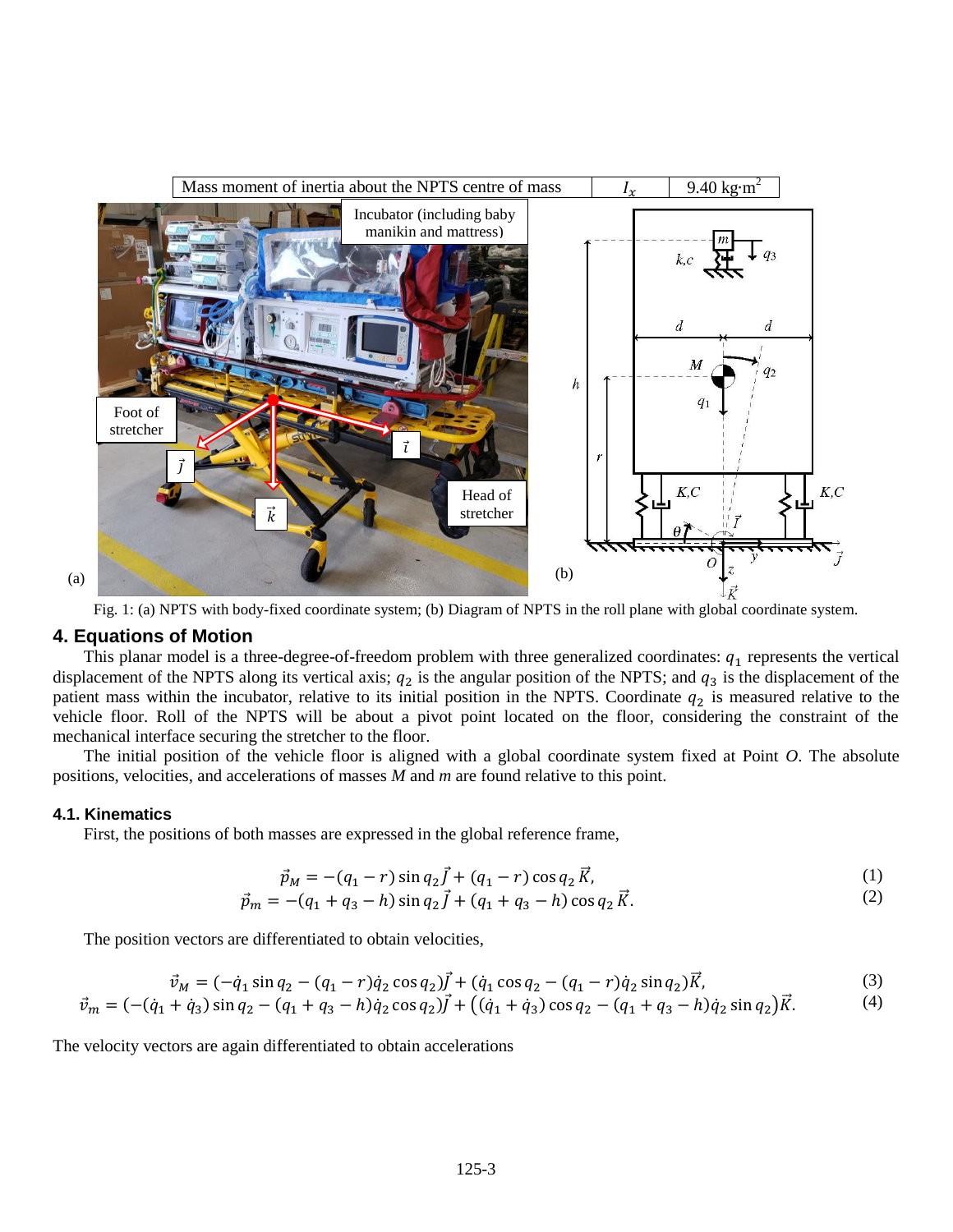$$
\vec{a}_{M} = \left(-\ddot{q}_{1} \sin q_{2} - 2\dot{q}_{1}\dot{q}_{2} \cos q_{2} + (r - q_{1})(\ddot{q}_{2} \cos q_{2} - \dot{q}_{2}^{2} \sin q_{2})\right)\vec{I} + \left(\ddot{q}_{1} \cos q_{2} - 2\dot{q}_{1}\dot{q}_{2} \sin q_{2} + (r - q_{1})(\ddot{q}_{2} \sin q_{2} + \dot{q}_{2}^{2} \cos q_{2})\right)\vec{K},
$$
\n
$$
\vec{a}_{m} = \left(-(\ddot{q}_{1} + \ddot{q}_{3}) \sin q_{2} - 2(\dot{q}_{1} + \dot{q}_{3})\dot{q}_{2} \cos q_{2} - (q_{1} + q_{3} - h)(\ddot{q}_{2} \cos q_{2} - \dot{q}_{2}^{2} \sin q_{2})\right)\vec{I} + \left((\ddot{q}_{1} + \ddot{q}_{3}) \cos q_{2} - 2(\dot{q}_{1} + \dot{q}_{3})\dot{q}_{2} \sin q_{2} - (q_{1} + q_{3} - h)(\ddot{q}_{2} \sin q_{2} + \dot{q}_{2}^{2} \cos q_{2})\right)\vec{K}.
$$
\n(6)

To simplify these vectors, the accelerations are rotated about  $\vec{l}$  to align them with a body-fixed reference frame, where  $\vec{l}$  is along the base of the NPTS and  $\vec{k}$  is along the vertical centreline of the NPTS, using

$$
\vec{a}_{local} = \mathbf{R}\vec{a}_{global},
$$
\n
$$
\mathbf{R} = \begin{bmatrix}\n1 & 0 & 0 \\
0 & \cos q_2 & \sin q_2 \\
0 & -\sin q_2 & \cos q_2\n\end{bmatrix}.
$$
\n(7)

The body-fixed accelerations are found to be

$$
\vec{a}_M = (-2\dot{q}_1\dot{q}_2 - (q_1 - r)\ddot{q}_2)\vec{j} + (\ddot{q}_1 - (q_1 - r)\dot{q}_2^2)\vec{k},\tag{8}
$$

$$
\vec{a}_m = (-2(\dot{q}_1 + \dot{q}_3)\dot{q}_2 - (q_1 + q_3 - h)\ddot{q}_2)\vec{j} + (\ddot{q}_1 + \ddot{q}_3 - (q_1 + q_3 - h)\dot{q}_2^2)\vec{k}.\tag{9}
$$

#### **4.2. Newton-Euler Formulation**

The body-fixed reference frame considers forces that are acting along the axes of the NPTS body. To represent the interface between the NPTS and vehicle floor, a sliding pin joint is introduced to allow for rotation about the pivot point on the floor. The free-body diagrams of the system is shown in Fig. 2.



Fig. 2: Free-body diagram dynamic model of NPTS in roll plane.

Force balances in the horizontal and vertical directions, as well as a moment balance about the pivot point at the floor are expressed as,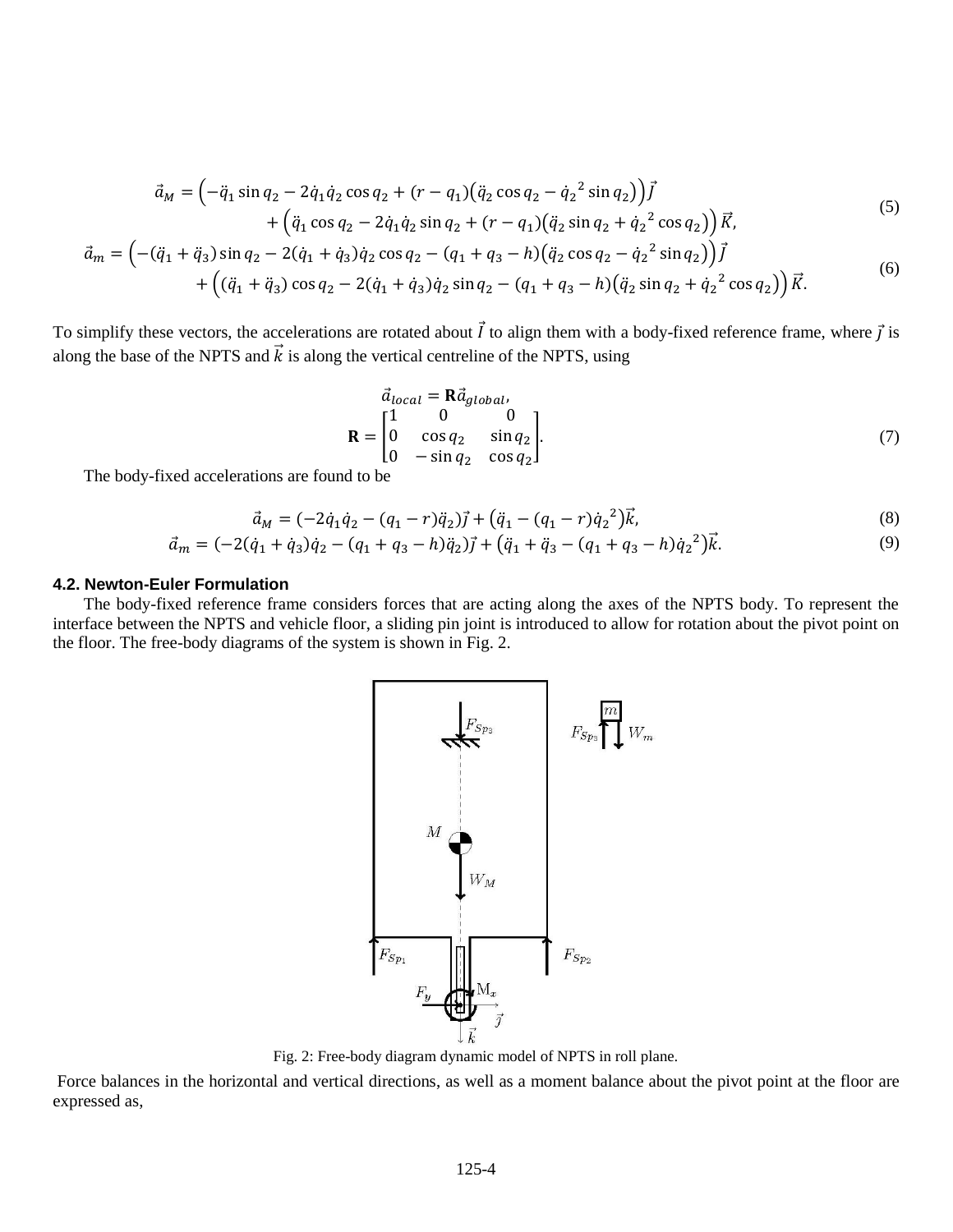$$
\Sigma F_{M_{\nu}} = M a_{M_{\nu}} \tag{10}
$$

$$
\Sigma F_{M_Z} = M a_{M_Z} \tag{11}
$$

$$
\Sigma M_x = I \ddot{q}_2 \tag{12}
$$

Beginning with Eq. (10),

$$
\Sigma F_{M_V} = W_M \sin q_2 + F_V = M a_{M_V},\tag{13}
$$

where  $W_M$  is the weight of the NPTS. The resulting force due to horizontal floor motion,  $F_y$ , is found by considering a moment about the centre of mass of *M*,

$$
\vec{r}_{floor/CM} \times \vec{F}_y = I_x \alpha_{floor/CM}.
$$
\n(14)

Given the vertical distance between the floor and centre of mass is  $r_{floor/CM} = r + z - q_1$ , and the angular acceleration of the floor with respect to the centre of mass can be expressed as  $\alpha_{floor/CM} = \frac{\dot{y}}{C_0 + \sigma}$  $\frac{y}{(r+z-q_1)}$ , Eq. (14) becomes

$$
F_y = \frac{I_x \dot{y}}{(r + z - q_1)^2}.
$$
\n(15)

Substituting Eq. (15) into Eq. (13) gives

$$
Mg\sin q_2 + \frac{I_x\ddot{y}}{(r+z-q_1)^2} = M(-2\dot{q}_1\dot{q}_2 - (q_1-r)\ddot{q}_2). \tag{16}
$$

Considering Eq. (11),

$$
\Sigma F_{M_Z} = -F_{Sp_1} - F_{Sp_2} + F_{Sp_3} + W_M = Ma_{M_Z}
$$
\n(17)

where  $F_{5p_1}$ ,  $F_{5p_2}$ , and  $F_{5p_3}$ , are the forces of the spring-dampers at the foot of the stretcher, the head of the stretcher, and the patient's mattress. Force  $F_{Sp_2}$  can be expressed using a vertical force balance on patient mass,  $m$ ,

$$
\Sigma F_{m_z} = W_m - F_{Sp_3} = ma_{m_z},
$$
  
\n
$$
mg - c\dot{q}_3 - kq_3 = m(\ddot{q}_1 + \ddot{q}_3 - (q_1 + q_3 - h)\dot{q}_2^2).
$$
\n(18)

where c and k are the damping and stiffness coefficients of the mattress. Eq. (18) is substituted into Eq. (17), and is simplified to become

$$
-2C(\dot{q}_1 - \dot{z}) - 2K(q_1 - z) - m(\ddot{q}_1 + \ddot{q}_3 - (q_1 + q_3 - h)\dot{q}_2^2) + mg + Mg = M(\ddot{q}_1 - (q_1 - r)\dot{q}_2^2).
$$
 (19)

where  $C$  and  $K$  are the damping and stiffness coefficients of the stretcher.

Considering the moment balance occurs about Point *O*, and the mass moment of inertia is only known at the centre of mass of the NPTS, the parallel axis theorem must be applied. Given the vertical distance to the centre of mass is  $q_1 - r$ , then  $I = I_x + M(q_1 - r)^2$ , and the moment balance defined in Eq. (12) becomes

$$
-F_y z + F_{\text{Sp}_1} d - F_{\text{Sp}_2} d - mg \sin q_2 (h - q_1 - q_3) + Mg \sin q_2 (r - q_1) = I_x \ddot{q}_2 + M(q_1 - r)^2 \ddot{q}_2. \tag{20}
$$

A force balance of the patient mass *m* in the *y* direction gives

$$
\Sigma F_{m_v} = m a_{m_v} \tag{21}
$$

$$
W_m \sin q_2 = m a_{m_v} \tag{22}
$$

$$
mg\sin q_2 = m(-2(\dot{q}_1 + \dot{q}_3)\dot{q}_2 - (q_1 + q_3 - h)\ddot{q}_2). \tag{23}
$$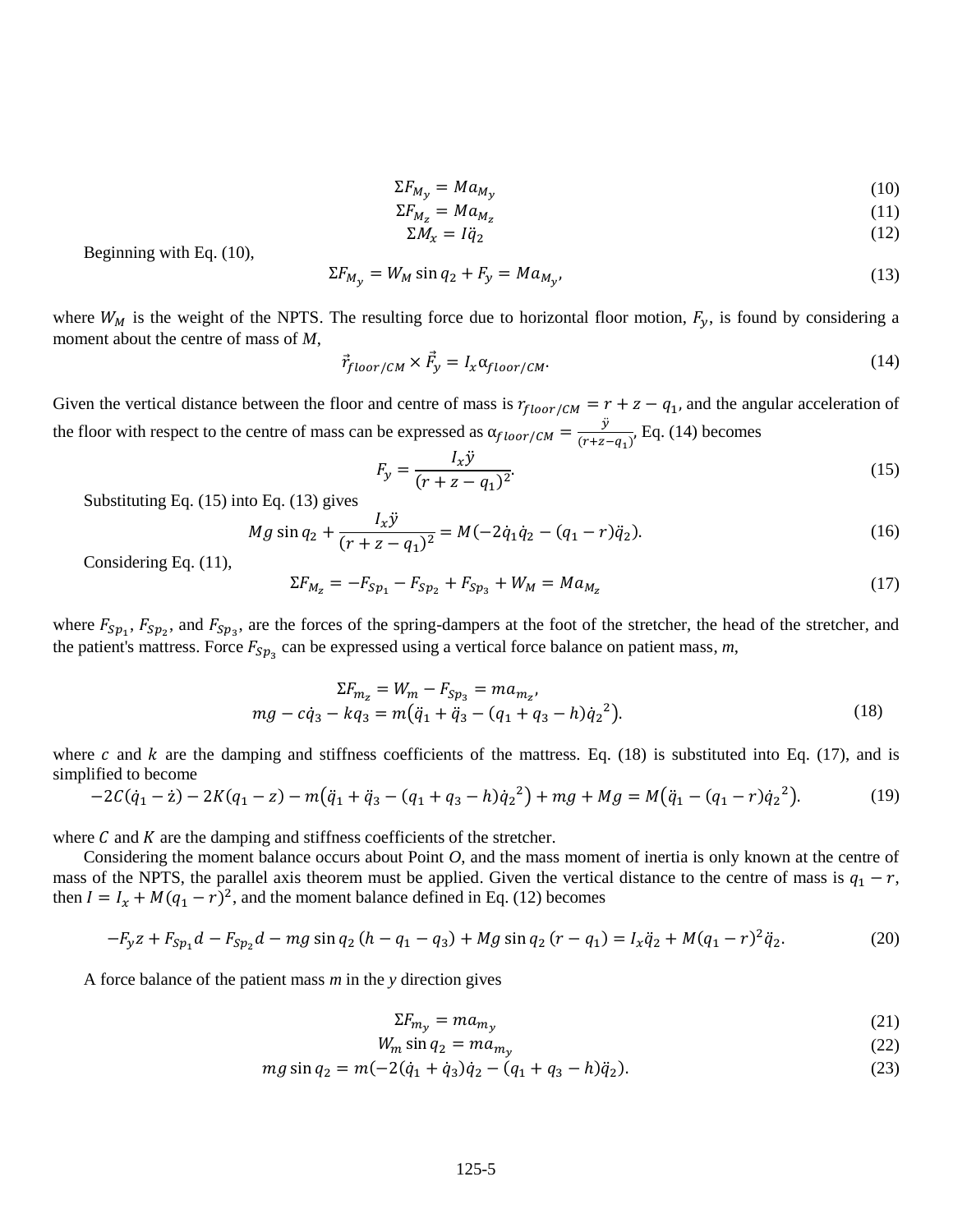Considering the NPTS is in pure rotation about the pivot point, the weight of the NPTS and the horizontal force due to the floor become a couple, and the right-hand side of Eq. (16) becomes 0. Given  $(q_1 - r)\ddot{q}_2$  is the vertical displacement of *M* multiplied by its angular acceleration, the tangential acceleration of *M*, the component in the *y* direction, may be substituted in Eq. (20), along with Eqs. (15), (16), (23), and the spring-damper forces. The final equation becomes

$$
-\frac{I_x \ddot{y}}{(r+z-q_1)} - 2Cd^2 \dot{q}_2 + 2Cd^2 \dot{\theta} \cos \theta - 2Kd^2 + 2Kd^2 \theta \sin \theta - 2m\dot{q}_2(\dot{q}_1 + \dot{q}_3)(q_1 + q_3 - h) - m\ddot{q}_2(q_1 + q_3 - h)^2 = I_x \ddot{q}_2 + M(q_1 - r)(2\dot{q}_1 \dot{q}_2 + (q_1 - r)\ddot{q}_2).
$$
\n(24)

Eqs. (19), (24), and (18), provide the three equations of motion. In matrix form these are expressed as:

$$
\begin{bmatrix} M+m & 0 & m \ 0 & Mr^2 + mh^2 + I_x & 0 \ m & 0 & m \ \end{bmatrix} \begin{Bmatrix} \ddot{q}_1 \\ \ddot{q}_2 \\ \ddot{q}_3 \end{Bmatrix} + \begin{bmatrix} 2C & 0 & 0 \ 0 & 2Cd^2 & 0 \ 0 & 0 & c \ \end{bmatrix} \begin{Bmatrix} \dot{q}_1 \\ \dot{q}_2 \\ \dot{q}_3 \end{Bmatrix} + \begin{bmatrix} 2K & 0 & 0 \ 0 & 2Kd^2 & 0 \ 0 & 0 & k \ \end{bmatrix} \begin{Bmatrix} q_1 \\ q_2 \\ q_3 \end{Bmatrix}
$$
  
= 
$$
\begin{bmatrix} Mq_2^2(q_1 - r) + m\dot{q}_2^2(q_1 + q_3 - h) + 2C\dot{z} + 2Kz + Mg + mg \\ -2M\dot{q}_1\dot{q}_2(q_1 - r) - M\ddot{q}_2(q_1^2 - 2q_1r) - 2m\dot{q}_2(\dot{q}_1 + \dot{q}_3)(q_1 + q_3 - h) \\ -m\ddot{q}_2(q_1^2 + 2q_1q_3 - 2q_1h + 2q_3h) + 2Cd^2\dot{\theta}\cos\theta + 2Kd^2\sin\theta - \frac{I_x\dot{y}}{(r + z - q_1)} \\ m\dot{q}_2^2(q_1 + q_3 - h) + mg \end{bmatrix}
$$
(25)

These equations have been validated by an independent derivation using the Lagrange formulation. This previous derivation was conducted in the pitch plane of the NPTS, where the centre of mass was offset from the centreline of the NPTS. The patient mass was offset from the centre of mass, and the floor spring-dampers were assumed to be not equal. Once solved, the terms for these offsets were cancelled out and the spring-damper parameters equated, and the equations of motion reduced to those presented in Eq. (25).

#### **5. Results**

Using IMU data recorded during on-road testing, random vibration representative of floor motion during a high-speed segment of road was used for the input *z*, *y*, and  $\theta$  directions in a MATLAB simulation based on Eq. (25). The components of the input motion are shown in Fig. 3. The equations of motion were used to predict the vertical response at the NPTS centre of mass and patient, and the rotational response of the NPTS body. The positions and accelerations of each generalized coordinate are presented in Fig. 4.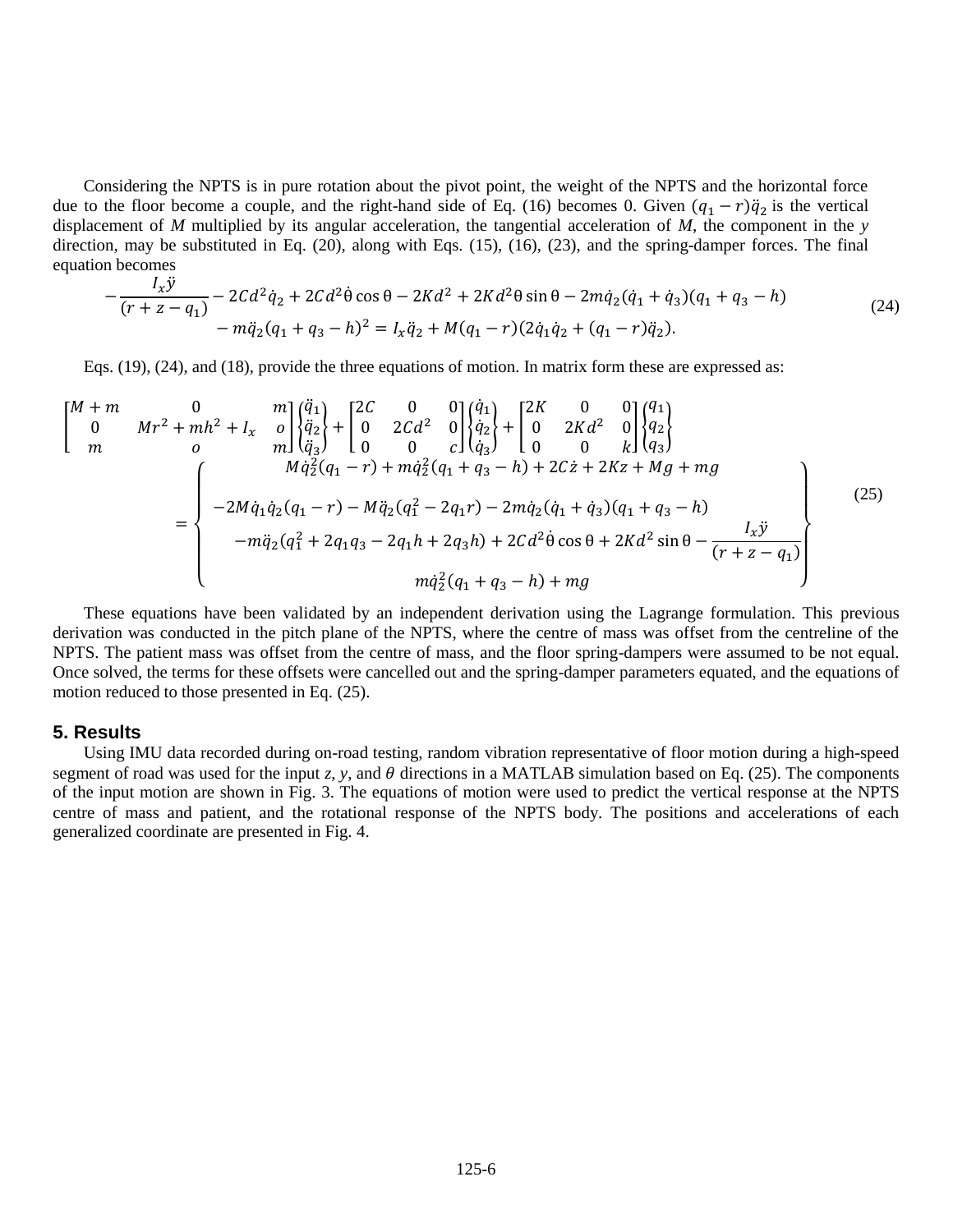

Fig. 4: Simulated acceleration of NPTS in the (a) vertical direction; and (b) roll direction.

To compare against road data, the PSDs of the simulated accelerations in the vertical direction were driven towards the measured PSDs by tuning the stiffness and damping coefficients. The PSDs were solved using Welch's power spectral density estimate in MATLAB, using data segmentation windows of 1000 points with 50% overlap. The spring-damper parameters used for these distributions are  $K = 330000$  N/m,  $k = 8000$  N/m,  $C = 1700$  Ns/m, and  $c = 60$  Ns/m. Figure 5 presents the acceleration PSDs exhibited by the NPTS in the vertical and roll directions, and the patient mass in the vertical direction. Since the model represents the neonate with respect to the NPTS, plots of neonate motion include a summation

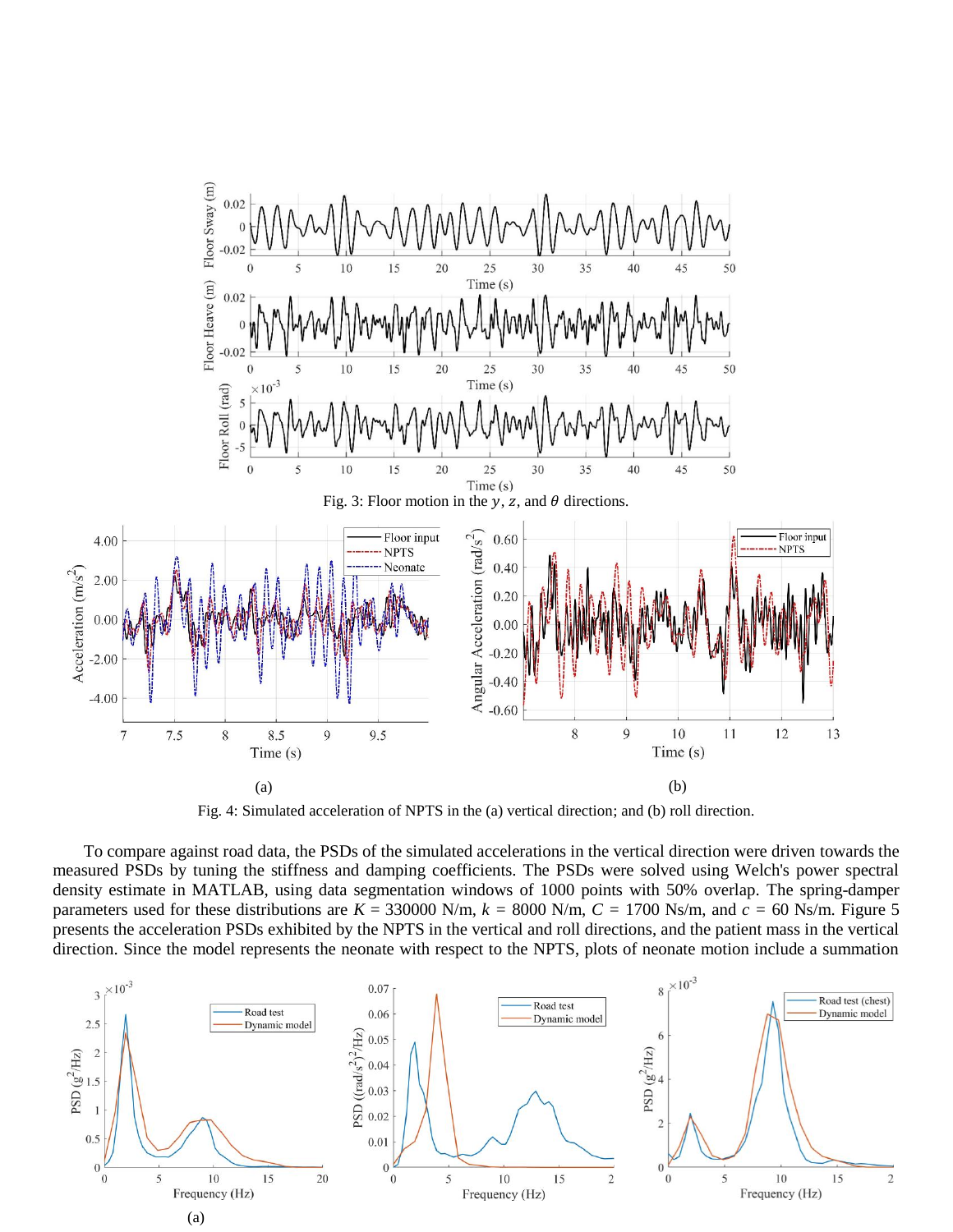of  $q_1$  and  $q_3$  for the absolute position and its derivatives. Solving for the eigenvalues of the equations of motion, the natural frequencies of the system were found to be 4.11 Hz, 8.33 Hz, and 9.26 Hz. The corresponding damped natural frequencies were 4.10 Hz, 8.24 Hz, and 9.07 Hz.

Fig. 5: Power spectral densities: (a) NPTS, vertical; (b) NPTS, roll; (c) patient, vertical.

# **6. Discussion**

The vertical acceleration PSDs of the NPTS and neonate closely resemble those for the recorded data, as seen in Fig. 5 (a) and (c). Both of these curves exhibit the greatest magnitudes around the same excitation frequencies. The amplification experienced by the neonate is around 9 Hz, and it was found that this is one of the largest vibrations of the model. This suggests the model is providing the amplification of this mode that was observed in the physical system. The angular acceleration PSD of the NPTS is presented in Fig. 5(b). The simulated results show a high magnitude peak at a lower frequency; however it does not align with the high vibration experienced during the on-road test. The magnitude is greater than that of the recorded data, and it appears that frequencies higher than 9 Hz are not contributing to the simulated PSD.

The parameters used for the spring-dampers in this roll model are the same as those used in the previously-developed pitch model. Further tuning is required to ensure they are suitable for various transport conditions; however the vertical acceleration PSDs in the pitch plane model were also very close to representing the real world system. Both models exhibit lower amplitudes in the angular frequency response, and shifts in frequency, suggesting further refinement is required to ensure it is suitable in this direction. Other factors that may affect the angular motion of the NPTS, including the floor attachment mechanism, will be considered.

# **7. Conclusion**

A dynamic model has been developed to represent the motion of the NPTS and stretcher system in the roll plane. Equations of motion were derived using the Newton-Euler formulation and were compared against a previous derivation using Lagrange's equation. The frequency response of the roll model has been compared against recorded data, and it was found that the PSDs of the NPTS and patient in the vertical direction closely resemble those of the road data. Differences in magnitude and frequency are present in the roll PSD, suggesting further adjustments to the model may be required. The system parameters are to be tuned to ensure the model satisfies different transport conditions experienced in ground and air ambulances.

Future plans for further developing the dynamic model include testing both the pitch and roll models against various transport conditions to ensure system parameters are suitable over a range of operating conditions. A three-dimensional multi-body dynamic model will be constructed based on the properties of the two planar models, and further simulation, and refinement of model parameters, will be performed. This dynamic model is intended to replicate motion in sevendegrees-of-freedom and can be used to support the design of vibration mitigation efforts to reduce motion at the incubator level. Ultimately, this model can be a tool to further understand the dynamic properties of the NPTS in versatile transport environments, with the goal of increasing the safety of neonates during transport.

# **Acknowledgements**

We acknowledge the joint support of the Natural Sciences and Engineering Research Council of Canada (NSERC) and the Canadian Institutes of Health Research (CIHR) for this Collaborative Health Research Project [CHRPJ-2020-549669].

#### **References**

- [1] M. Ramirez, N. Virdi, K. Greenwood, and R. Zhang, "A provincial neonatal transport incubator for Ontario," in *Proceedings of the 37th Conference of the Canadian Medical and Biological Engineering Conference*, 2014.
- [2] "Mechanical vibration and shock: Evaluation of human exposure to whole-body vibration: Part 1 General requirements," ISO2631-1, International Organization for Standardization, 1997.
- [3] M. I. Levene, C. L. Fawer, and R. F. Lamont, "Risk factors in the development of intraventricular haemorrhage in the preterm neonate," *Archives of Disease in Childhood*, BMJ Publishing Group Ltd, 1982, vol. 57, pp. 410-417.